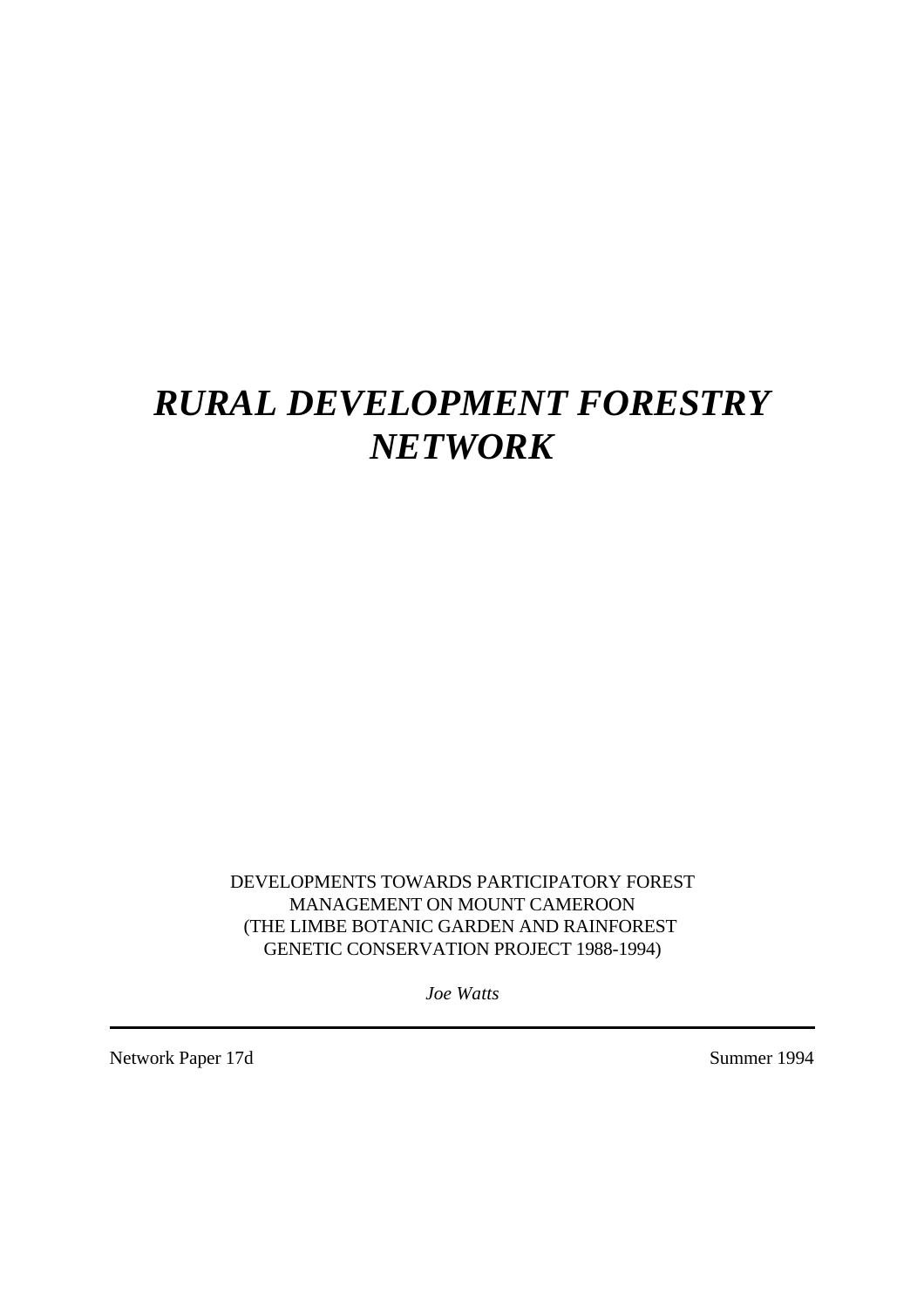*Joe Watts* worked for the Limbe Botanic Garden and Rainforest Genetic Conservation Project as the ODA Forest Conservation Adviser from 1990 to 1994. He may currently be contacted at 36 Kingsley Road, Pinner, Middlesex, UK.

**ISSN 0968-2627** (formerly Social Forestry Network ISSN 0951-1857)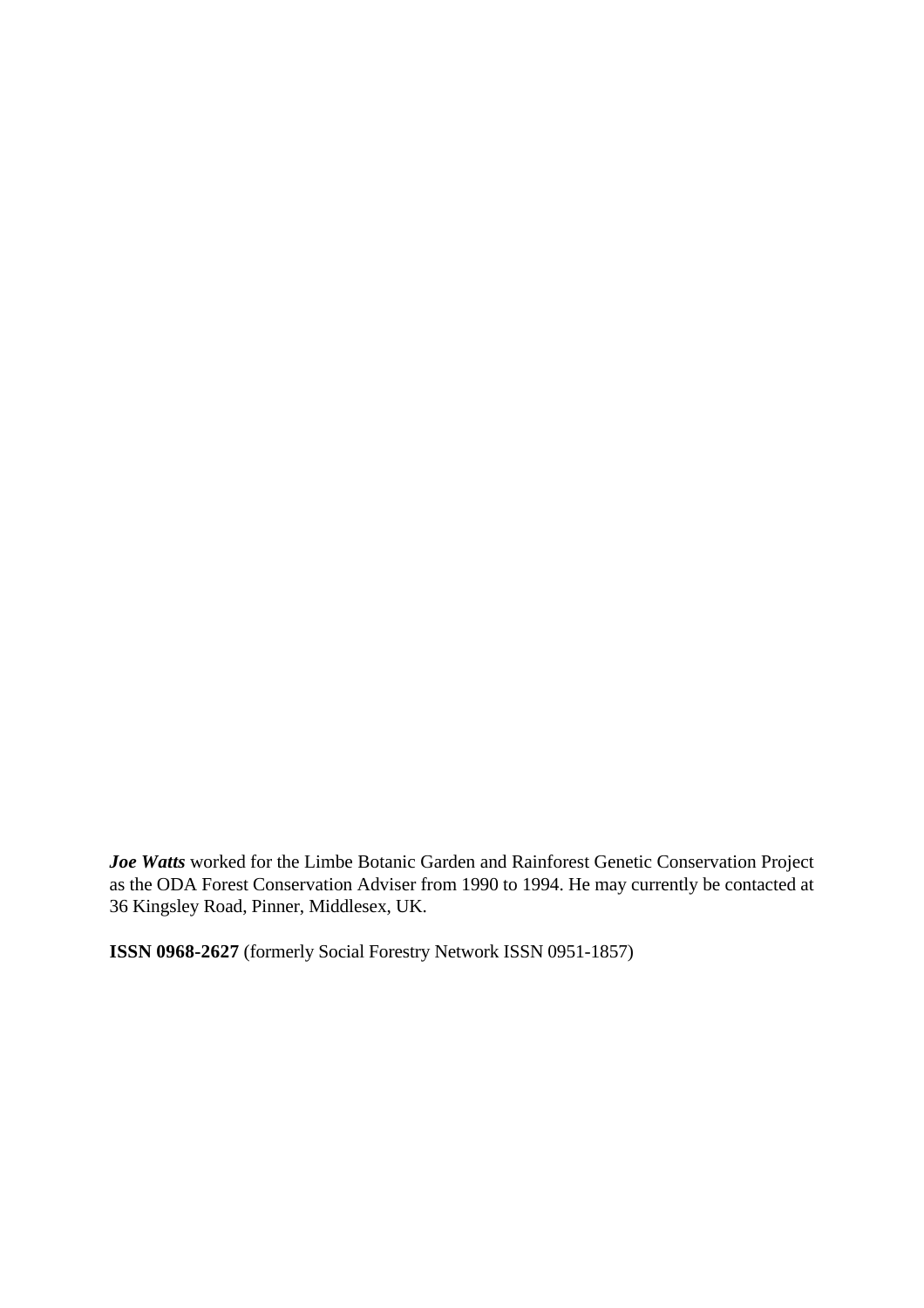## DEVELOPMENTS TOWARDS PARTICIPATORY FOREST MANAGEMENT ON MOUNT CAMEROON (THE LIMBE BOTANIC GARDEN AND RAINFOREST GENETIC CONSERVATION PROJECT 1988-1994)

*Joe Watts*

#### INTRODUCTION

Mount Cameroon and its associated lowlands are thought to lie within one of the forest refugia of central Africa and probably represent one of the highest priorities for the conservation of biodiversity within Africa. Use and demand for the land and natural resources of the area are complex, incorporating vast areas of plantations annexed during colonial times, large in-migration of people from other parts of Cameroon and a rapidly evolving political, legislative and economic environment with the changes to multi-party politics and a Structural Adjustment Programme. Within this setting The Limbe Botanic Garden and Rainforest Genetic Conservation Project has been working towards biodiversity conservation on Mount Cameroon. As the Project has developed towards a more participatory approach to forest management it has tried to reconcile the outside ideas of biodiversity conservation with locally held aspirations for the forest. The objectives of this article are to discuss the historic and contemporary institutional aspects of land and natural resource use in the area, describe the approach taken by the Limbe Project and outline its plans for the future.

## THE MOUNT CAMEROON AREA: AN OVERVIEW

#### The physical and biological environment

Mount Cameroon is an active Hawaiian type volcano with relatively fertile soils. It is the tallest peak (4095m) in an isolated chain of volcanic uplands (Thomas and Cheek, 1992). There is a high mean annual rainfall on the coast at the foot of Mount Cameroon (up to about 10,000 mm year-1), whereas to the north of the massif rainfall is about 1,700 mm year<sup>-1</sup>. A short dry season occurs between December and February but humidity remains at about 75-80% (Payton, 1993).

Mount Cameroon is unique within West Africa for having a relatively unbroken sequence of vegetation from evergreen forest at sea level to sub-alpine vegetation near its summit and is thought to lie within the Cameroon Refuge (Gartlan, 1989). The high levels of endemism and diversity of the area of Mount Cameroon are internationally recognised with at least 42 plant species and two bird species strictly endemic to the main massif (Thomas and Cheek, 1992; Stuart, 1986). There are also three species of endangered primate (Gadsby and Jenkins, 1992) and a small population of elephant.

#### **History**

The history of the area is now reasonably well known to the Limbe Project. However, earlier on the historical context of the land-use and political institutions were not so apparent.

Human settlement of the area is thought to have begun with the Bomboko tribe at the north east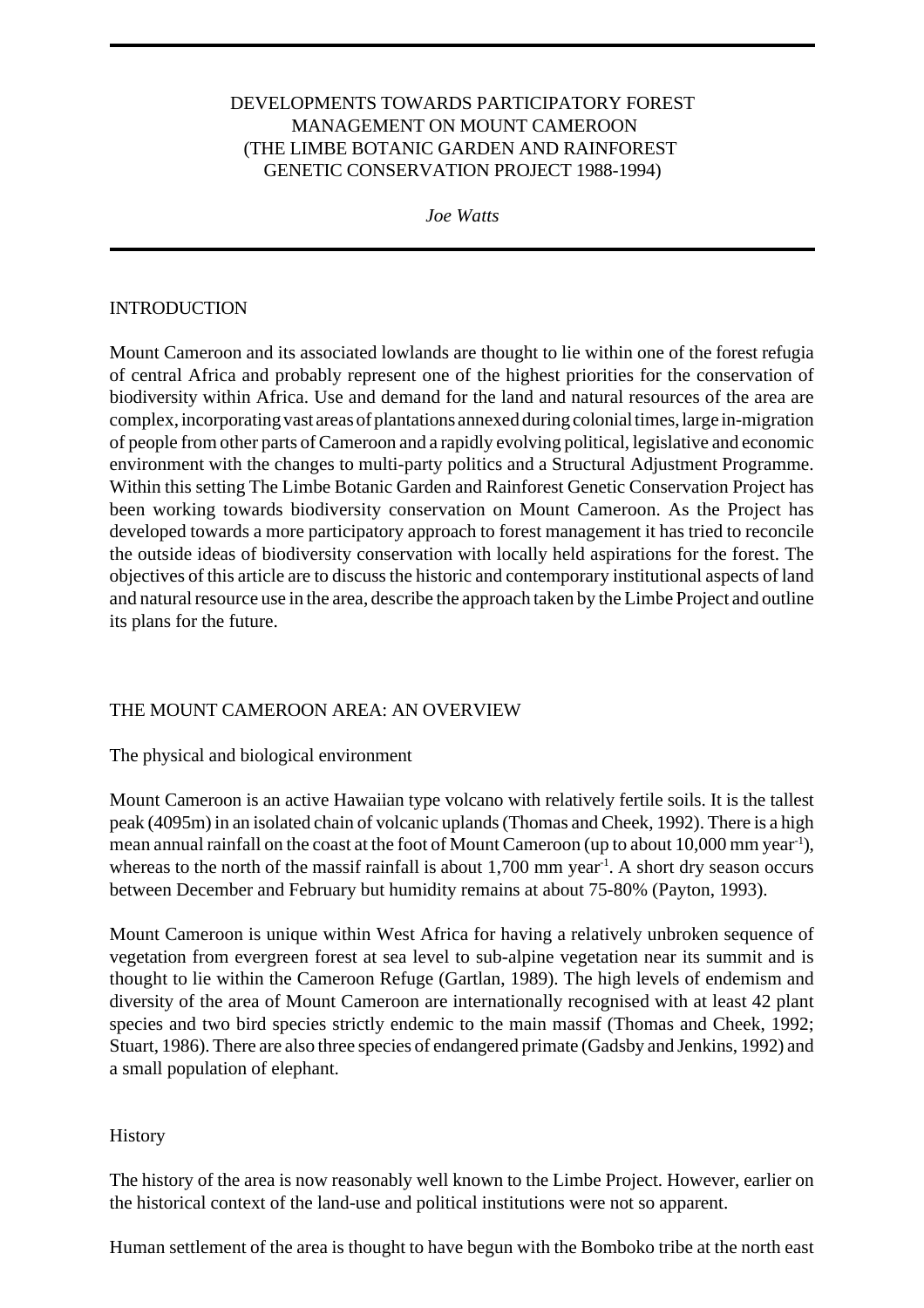of the Mountain. The Bakweri are believed to have come from the Bomboko tribe and settled the eastern flanks of the Mountain in the eighteenth century (Ardener, 1956). These coastal tribes were some of the first to have contact with European merchants (Kofele-Kale, 1981).

The German government claimed control of the Kamerun Protectorate in 1884. The fertile soils around Mount Cameroon attracted the Germans' attention and over 1,000 km<sup>2</sup> of the most fertile land was alienated. Of this 830 km<sup>2</sup> was from the Bakweri, who received little or no payment and were forced into restricted native reserves or the poorer land higher on the Mountain (Bederman, 1968). This mass alienation of land and the subsequent influx of immigrants had a profound affect on the Bakweri. It has been reported that they suffered disease and a falling birthrate and have experienced a cultural and demographic crisis from which they are only just recovering (Jeanrenaud, 1991).

Labour was a continuing problem for the plantations and the working conditions in the unhealthy coastal climate led to a high death rate and rapid turnover of the work-force. The plantation managers, sometimes using forced labour, recruited additional workers from other parts of Cameroon (primarily from the Bamenda Highlands) and these were stationed in estate camps. By 1927 only 732 of the 10,542 plantation workers in Victoria (later Fako) Division were indigenous to the area (Kofele-Kale, 1981).

Traditionally Bakweri society was without elaborate systems of centralised authority in which political power is centralised in a Chief (Kofele-Kale, 1981). The highest level of political organisation was the village, and it is suggested that community structures were very weakly developed and were becoming weaker during the period of the British protectorate (Sharpe, pers. comm.). The British, through the policy of indirect rule, tried to increase the role of the village chiefs and developed the additional hierarchy of the Paramount Chiefs (Geschiere, 1993).

After the First World War the British administered the western part of Cameroon under a League of Nations Mandate and sold almost all the seized plantations back to the previous German owners. After the Second World War the plantations passed to the Governor of Nigeria who declared them Native Lands and to be held by him in trust for the common benefit of all the inhabitants of the Territory. The Governor granted leases of the land to the Cameroon Development Corporation, CDC (Bederman, 1968). Therefore the plantations, a large proportion of the land around the Mountain, have effectively remained outside all developments in forest administration and land ownership policy to date (Sharpe, pers. comm.). The transfer of ownership went ahead in spite of efforts by a group of Bakweri leaders, the Bakweri Land Committee, to petition the British Government and the United Nations to allow the Bakweri to reclaim the land alienated by the Germans (Bederman, 1968).

Throughout the British period there was an ongoing conflict between the Forestry Department's desire for Government Forest Reserves (and their lack of faith in the Native Authorities) and the opposition to these Reserves from the local people and the administration who supported the Native Lands Ordinance and the idea of Native Forest Reserves. In 1917, 1923 and 1927 the gazetting of the upper slopes of Mount Cameroon was recommended, but the proposals failed mainly due to this conflict. When reserves were later made in the 1930s and 1950s they were vested in the Native Authorities. The Bambuko Native Authority Forest Reserve and the Mokoko River Forest Reserve, on the north eastern flank and foothills of the Mountain were gazetted in 1939 and 1952 respectively (Sharpe, pers. comm.).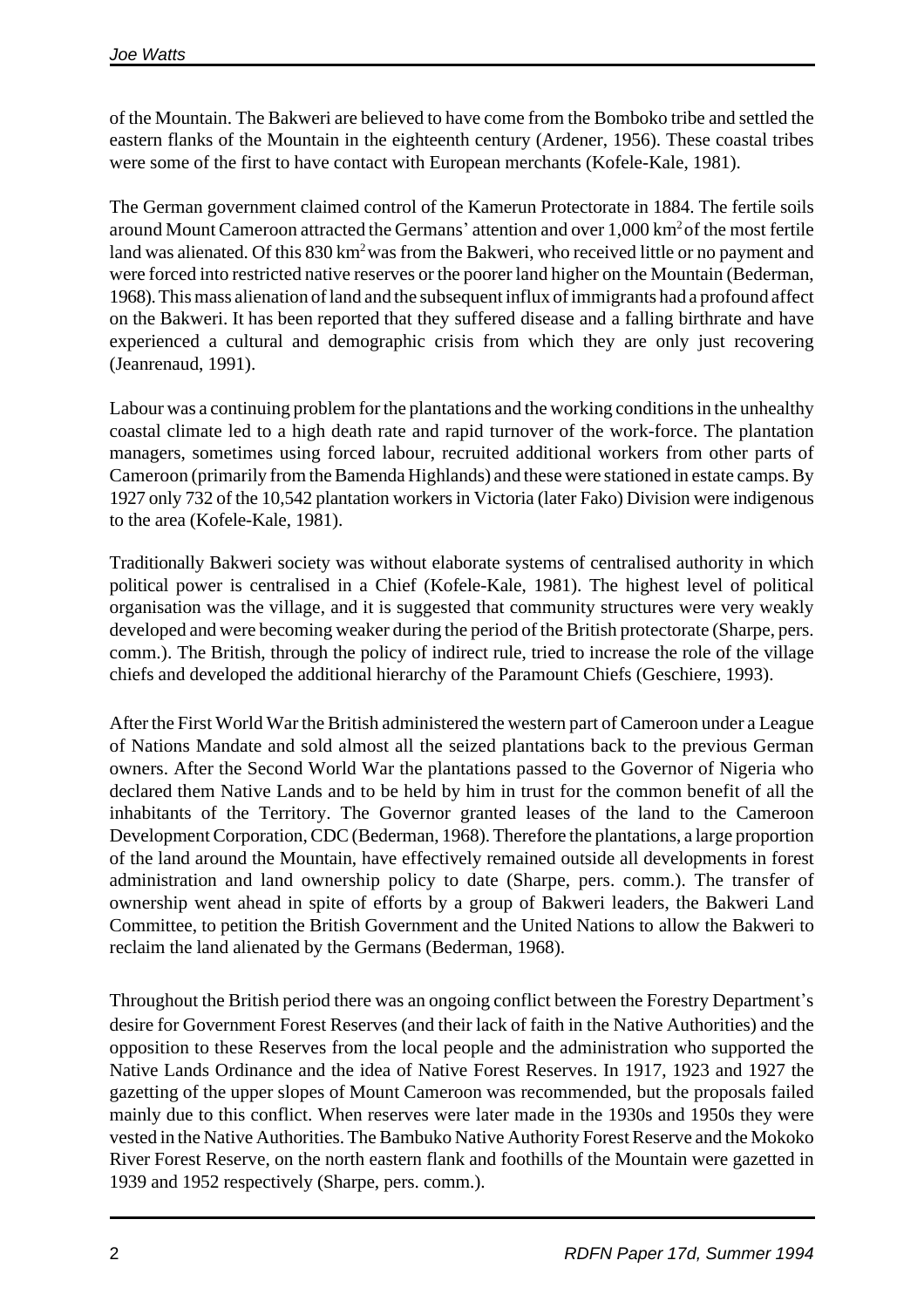The Native Authorities had little effective responsibility other than for their forest reserves. The consultation and establishment process of `Reserve settlement' was criticised by the British administration and the villagers. Often the Forestry Department simply did not have the resources to make reserves effectively. Under the system of Native Authorities there were many struggles over the control of forest resources and their associated revenues. These conflicts were within the Native Authorities and between the Native Authorities, the villages and the individual villagers. The villages were becoming increasingly heterogeneous and fragmented and the institution of the Native Authority – although still supported by the British Administration – became less effective.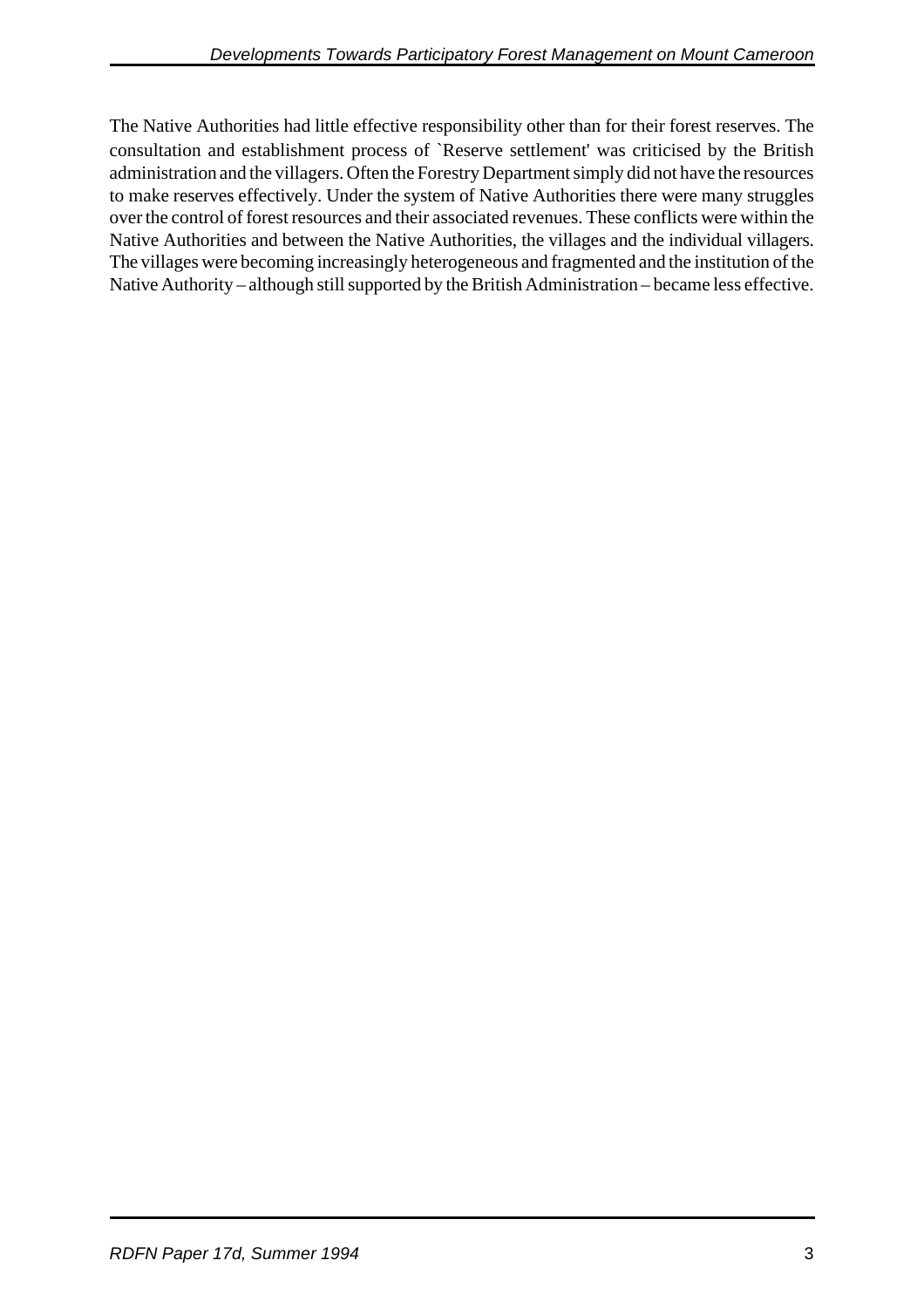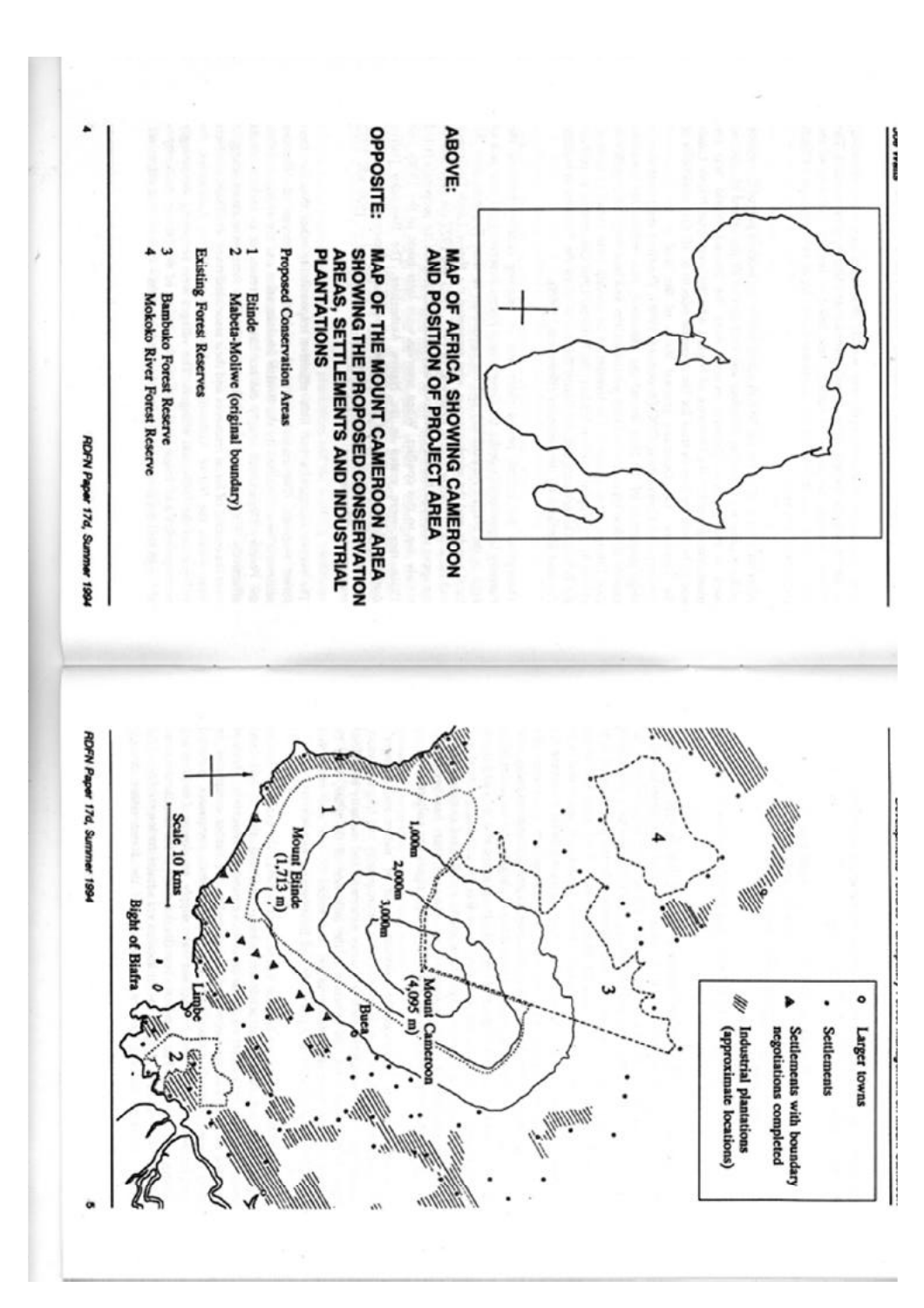Although official statistics no longer present demographic information in terms of ethnic origin, Kofele-Kale (1981) noted that:

> "...today there are an estimated 17 immigrants to every native-born person in Fako Division and nearly 4 immigrants to every native Kpe [Bakweri] in the native areas alone"

The proportion of immigrants to Bakweris has probably increased since that estimate.

The attitude of the Bakweri to `strangers' [a term that is applied to non-indigenous people who have lived in the area for up to three generations] is rather ambiguous. In addition to the considerable stranger population in the camps associated with the industrial plantations, many strangers have established themselves in the area for agriculture and commerce. In the past, as well as at present, the people native to around the Mountain have freely sold and rented land to settlers. The population increase within settlements associated with strangers is encouraged as a means of securing increased forest clearance for agricultural expansion, increased Government services and increased community developed infrastructure. The arrival of economic migrants continues today with people from within Cameroon (notably the Bamenda highlands) and other West African states (particularly Nigeria). However, strangers are also seen as a threat to the security of local people and there is a fear of cultural, political and economic domination. Some villages have made a collective decision not to encourage strangers to settle in their village. Recently there has been a re-emergence of interest amongst the Bakweri in their rights and culture.

It is over-simplistic to present the situation as one of `native and stranger'. Within each community there is considerable heterogeneity and fragmentation, and between the communities there are many antagonist and mutually beneficial links. Superimposed on this structure is the influence of the State, with its bureaucracy of territorial administration, the forces of law and order and technical ministries such as Agriculture and Environment and Forests.

The state of West Cameroon became independent in 1961. The extensive timber exploitations just before independence, which continued after it had been declared, had a major effect on the communities around the Mountain. Much of the road network was developed and maintained by the timber companies. In order to gain `owner's consent' and village agreements, companies provided cash, infrastructure including bridges and water supply, employment and feasting (Sharpe, pers. comm.). The significant benefits that came to the communities and to individuals within the Traditional Authorities and administration reinforced the already accepted concept that the exploitation of the forest either through conversion to agriculture or timber extraction was a valid strategy towards development and political power.

Under German administration all unoccupied land was declared Crown Land. Later, under the British, the Native Land Ordinance vested such land with the Native Authorities (Sharpe, pers. comm.). However, after 1972 the two states of the Federal Republic of Cameroon became the United Republic and undeveloped land now rested with the State. The economic and political spoils of timber extraction and land acquisition/disposal were siphoned towards the technical and political powers in the national capital of Yaounde and away from the villages and local elite. Nevertheless, the perception that the forest belongs to the indigenous people is still held over 18 years later. Jeanrenaud (1991) noted that Bakweri communities perceived the virgin forest as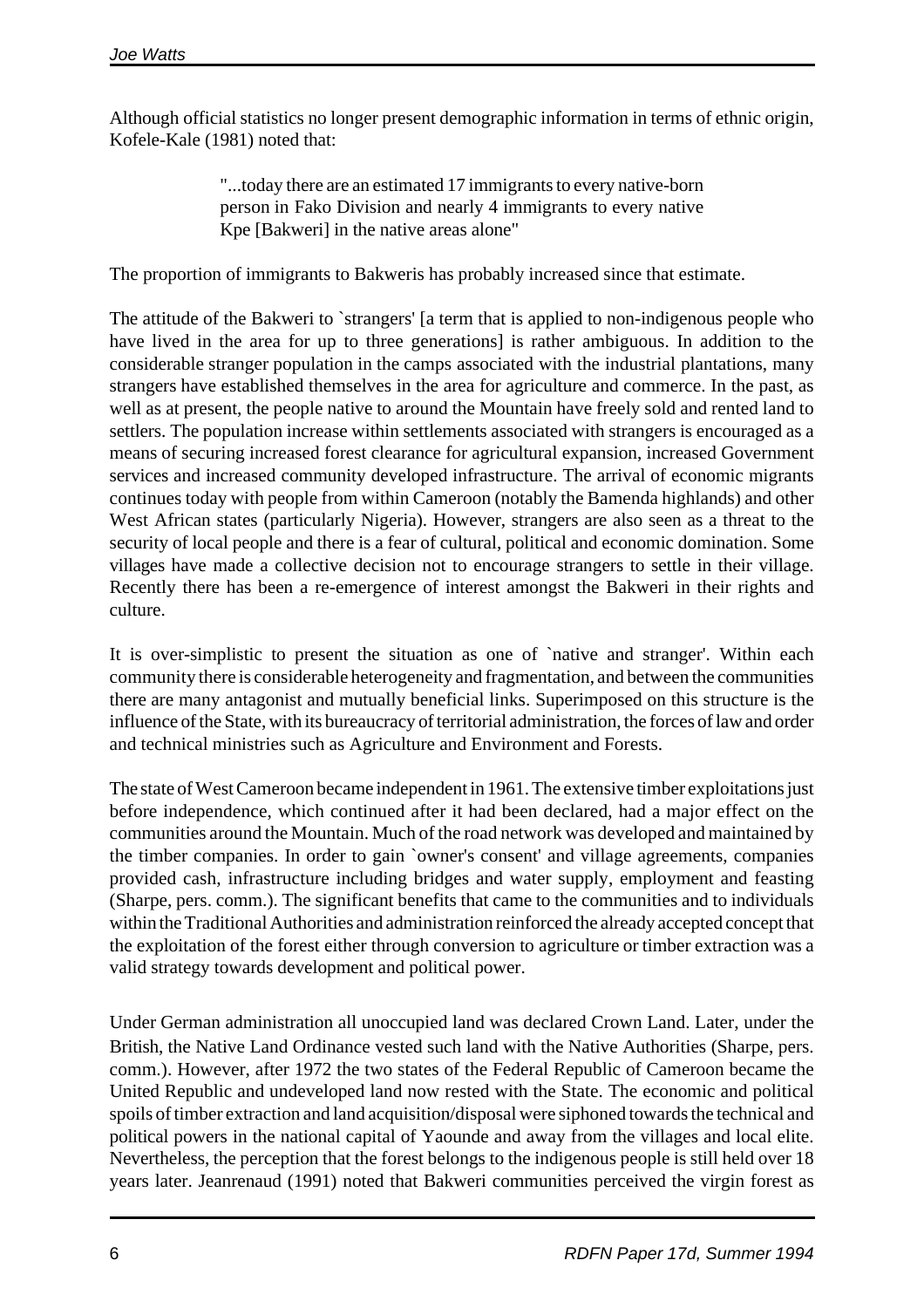communal land and that the chief and elders considered themselves as custodians, holding the forest land in trust for future use.

# Current land-use

Agriculture around the Mountain is dominated by the CDC estates of oil palm, rubber, bananas and tea. There are also privately owned plantations of oil palm, coffee and cocoa. Plantains are grown in small holdings and plantations, both for domestic consumption and the relatively lucrative urban markets of Fako Division and Douala. Almy & Besong (1987) estimated that there were about 10,000 families involved in full-time farming in Fako Division and another 10,000 living on the estates or in towns had small plots. The main crops were plantains, cocoyams, cassava and maize.

Jeanrenaud (1991), Carter (1992) and Gadsby & Jenkins (1992) have provided useful information on the use of the forest in the Mount Cameroon area. There is considerable variation between settlements as to their use and attitude to the forest depending on their history and the forest resources that are still accessible from them.

Generally the existing forest around the Mountain is no longer attractive to industrial timber companies as most of the more accessible forest has been logged. However, local entrepreneurs use chainsaws to convert trees to planks for local consumption. Such exploitation supports considerable employment. Carter (1992) estimated that in one village at least 300 people out of an estimated population of about 3,800 were involved in timber exploitation and related activities. Within the settlements there is a general awareness that good quality timber trees are becoming increasingly hard to find.

For most local people the main source of domestic energy is fuelwood, which is usually collected as deadwood and branches from nearby farm-bush. There is an urban fuelwood trade but this is often wood from end-of-rotation rubber trees `acquired' from CDC plantations. Certain tree species are felled solely for the fish drying trade.

Hunting for bushmeat is a major activity around the farms, and in the forest and grassland of Mount Cameroon. Although some bushmeat is for subsistence, it is also an important source of cash. Trappers use wire snares, whilst shooting is often carried out using guns unofficially loaned by government personnel (army, gendarmes) for a share of the proceeds (Gadsby and Jenkins, 1992). According to the law, trapping with wire is illegal, and shooting only permissible after obtaining a license. Although hunting is an entirely male occupation, women are often involved in the marketing and processing of the bushmeat (the network of traders around the Mountain supplies Douala over 80 km away). The number of hunters seems to be increasing, and most hunters note that animal populations are declining (Gadsby and Jenkins, 1992).

Many other products are harvested from the forest and grassland including honey, medicinal plants, vegetables, fruits and spices. The marketing of these products is often along a chain of traders and the resulting cash income, although individually small, may be important – particularly to the women involved. Jeanrenaud (1991) found that half the households interviewed were involved in selling forest products.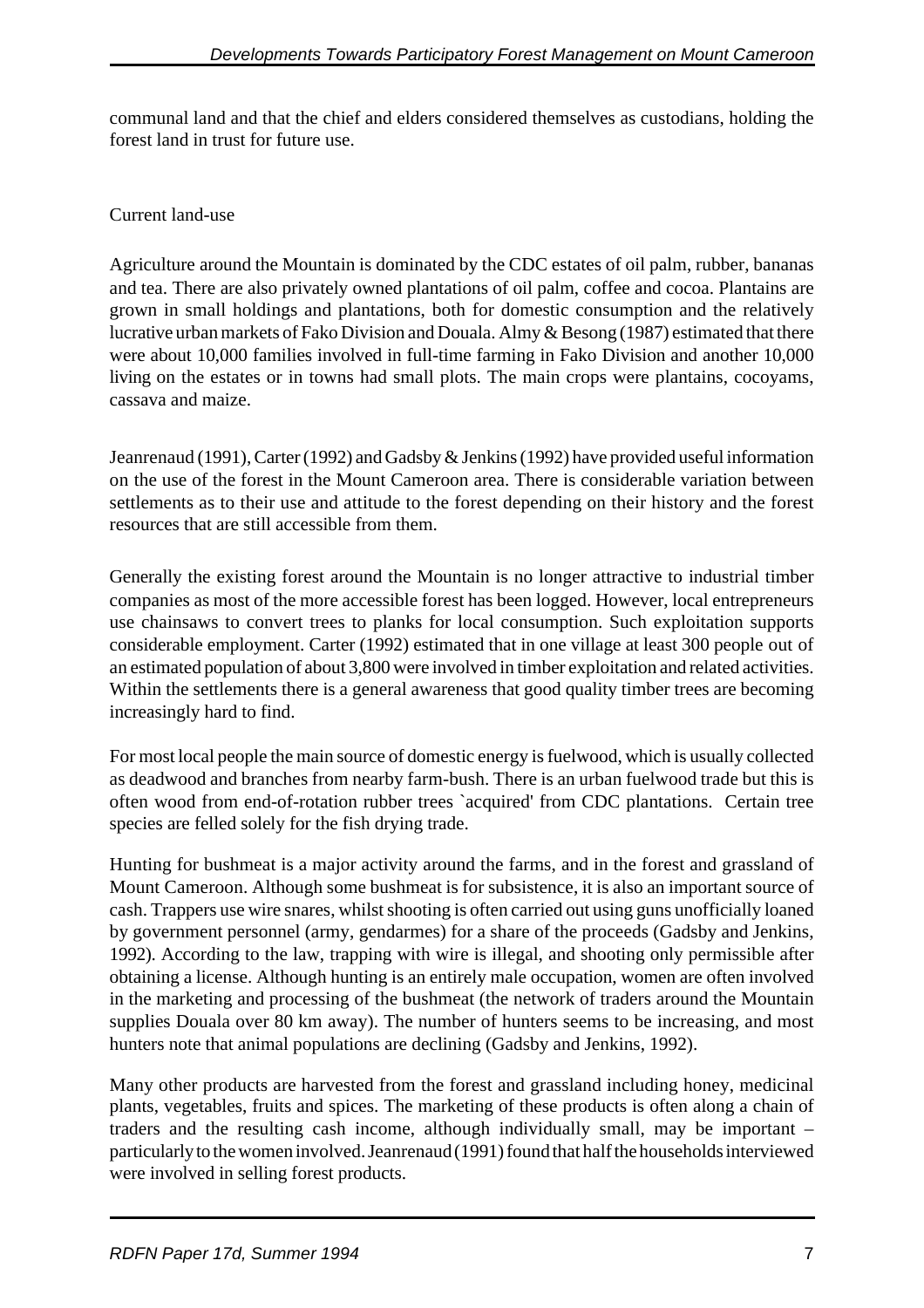The bark of the tree *Prunus africana* is exploited commercially from the Mountain's forest. An extract from the bark is used in the preparation of drugs in Europe to treat prostrate disorders. The effective and equitable management of this potentially lucrative and sustainable non-timber forest product is an interesting case in itself. Cunningham and Mbenkum (1993) provide a useful overview.

The control or management of forest exploitation by the state is limited to timber licenses and sporadic confiscation of illegal timber. There is almost no control of hunting.

Control within villages of hunting and timber exploitation is usually limited to seeking nominal village permission, for which a small payment may be made to the chief and councillors. Some, but not all, villages deny access to strangers. Hunters and villages have recognised, but not exclusive, hunting areas but there is no control of the numbers of hunters or of off-take. Traditional taboos (for example, against the killing of chimpanzees) are breaking down. Any such village control is limited to the more traditional villages. Forest near urban centres or CDC workers camps are virtually free access resources where even professional hunters from other parts of Cameroon are operating.

Clearly Mount Cameroon is important for biodiversity conservation. The Mountain and its natural resources are also a significant source of subsistence and cash income within the regional economy and, at least in the past, political power. It was in this very complex, far-reaching and dynamic political and economic environment that the Limbe Botanic Garden & Rainforest Genetic Conservation Project was established to try to conserve the biodiversity on the Mountain.

# THE LIMBE BOTANIC GARDEN & RAINFOREST GENETIC CONSERVATION PROJECT

# The original project and its objectives

The Limbe Botanic Garden and Rainforest Genetic Conservation Project was prepared for the Overseas Development Administration of the British Government (ODA) and the Government of Cameroon (GoC) by a team lead by Nigel Hepper (a taxonomist at the Royal Botanic Gardens, Kew). The intention was to incorporate the renovation of the Botanic Garden at Limbe (dating back to 1892) with conserving the forest on Mount Cameroon. Conservation was to be achieved through the gazettement and policing of reserves, which would be subsequently studied (Hepper, Mitchell and Bell, 1986; Hepper and Bovey, 1987). There was some recognition that the local people would need to be approached, but otherwise there was little reference to the area's history or the pressures facing the forest.

At the time of project preparation Cameroon was a secure one-party state. It was agreed that the Project would operate through the Forestry Department, whose members formed the Cameroonian Project officers (several expatriate staff were also employed). The Forestry Department merely needed a map and report of the area to be gazetted, and they would be able to secure reservation. Within the Memorandum of Understanding signed by the Cameroonian and British governments in 1988 two areas were identified for conservation: Mabeta-Moliwe and Etinde.

Mabeta-Moliwe is an area of old secondary forest, to the east of Limbe town (see Map). The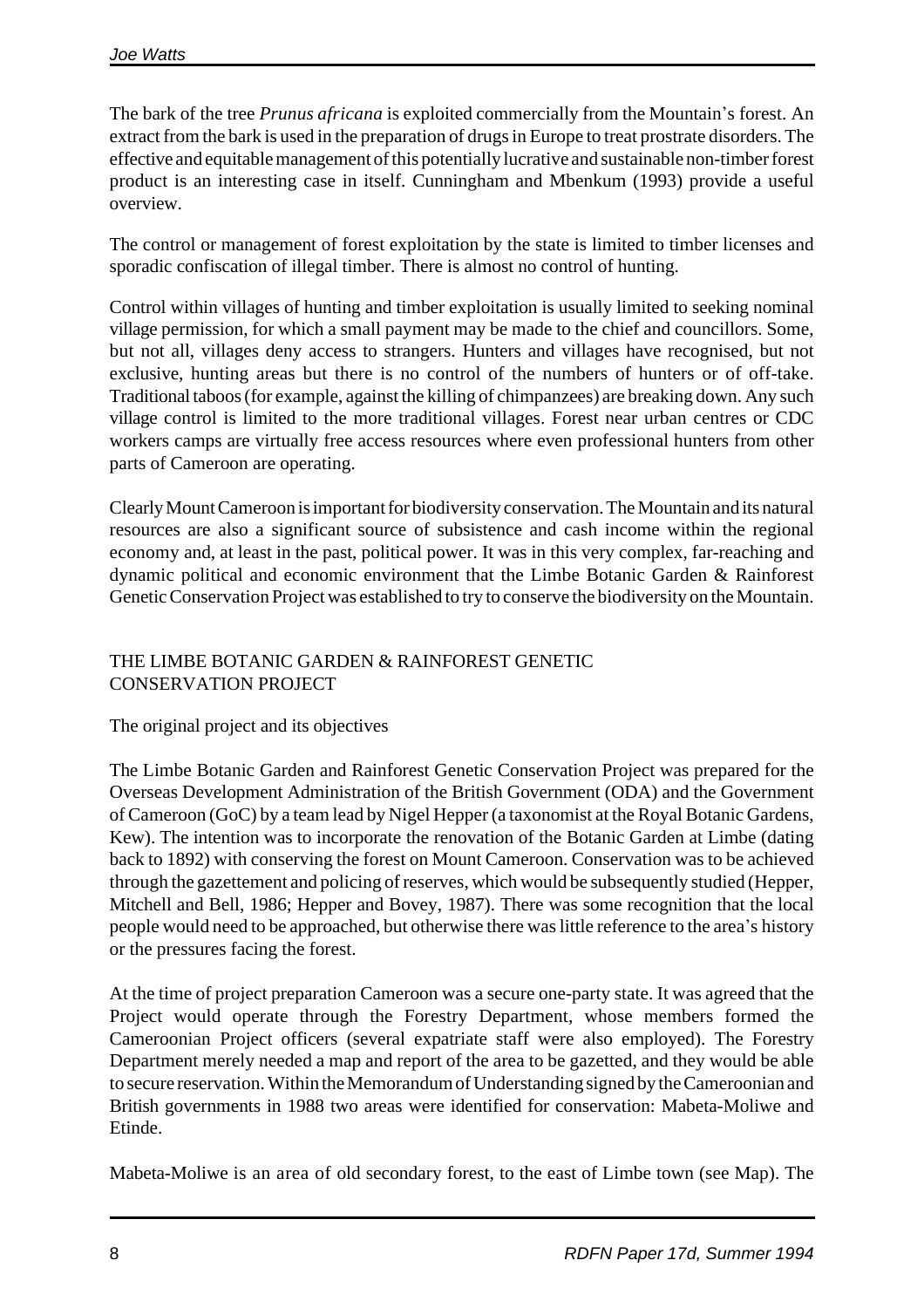remaining forest cover is not continuous and in total amounts to less than 40 km². It lies almost entirely on land leased from the GoC by the CDC, which has not developed it into plantations due to the relatively poor soils and terrain. Lacking any need to refer to the traditional owners for permission and payment, the land has attracted strangers for timber extraction and the opening up of new farms. Much of the forest has been cleared by residents from nearby urban settlements. Carter (1992) estimated the population in the immediate vicinity to be about 52,000.

The indigenous people of the area (the Isuwu and Bakweri) saw forest that had originally been alienated by the Germans gradually encroached by timber exploiters and farmers (many of whom were strangers), without the land being returned to the natives to allocate for their own benefit (either to conserve the forest or to raise capital by selling it). At the beginning of the Project local elites requested central Government to protect the forest from further incursion. The coastal area includes the old settlements of Bimbia which had early contact with the Portuguese; the site has been recommended for designation as a World Heritage Site (Sharpe, pers. comm.).

Thus at the start of the Project this `unused' area of forest destined to be conserved had many different, and incompatible, claims upon it. However, this was not apparent to those involved in project preparation.

Etinde (named after the secondary cone of Mount Etinde on Mount Cameroon) covers about 400 km<sup>2</sup> and includes the grassland and relatively undisturbed forest on the southern flanks of the Mountain towards the coast. The population in the immediate vicinity was estimated by Carter (1992) to be about 47,000. This includes the main urban area of Buea and a line of traditional villages at about 1,000m altitude to the east, as well as the CDC plantation camps and mixed villages along the coast.

# Initial developments

With minimal reference to local people, the Project cut and surveyed the boundary of the proposed Mabeta-Moliwe Reserve, trying to include as much forest as possible, and exclude the majority of the farms. The area came to about 40 km<sup>2</sup>. It was not possible to exclude all the farms, and the Project began to doubt the future of those enclosed. There was little precedence for compensation; eviction was neither practical nor just, and yet ensuring that the farms did not increase was not feasible. New farms continued to be opened within the boundary, which was subsequently re-cut to exclude more farms.

The Project realised the problems presented by the approach adopted in Mabeta-Moliwe. Staff sensed instant distrust by the indigenous people of Etinde of any activity that might further alienate what were considered to be traditional lands. One of the first difficulties to overcome was the lack of confidence in Government projects (for example, there had been a series of water projects that had failed). There was also lack of confidence in the activities of the Forestry Department in particular.

Following a meeting with all the traditional leaders of the area, where tacit support for the proposed Etinde reserve was gained, the Project decided to adopt a methodology that would allow greater participation by the local people. The institution the Project elected to work through was the village Chief and his traditional council, the lowest level of the government hierarchy and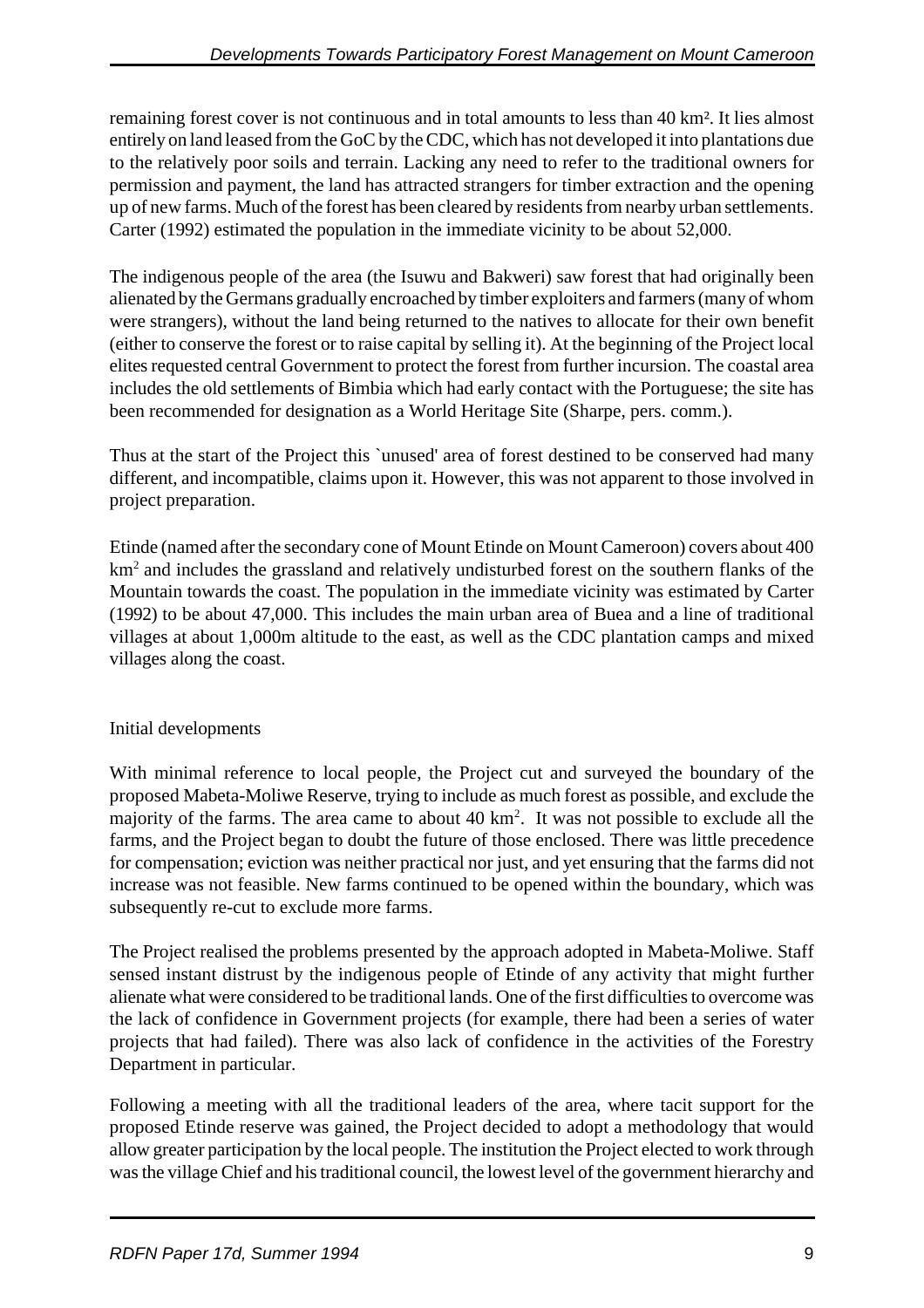the route used historically for discussion on land matters.

Unfortunately, the Project was operating within a legislative vacuum. The existing forest legislation did not allow effective local benefit from the forest. Although new legislation (anticipated to be more progressive) was being drawn up, at the time it was distant and unknown. With uncertainty over the legislation and fear of letting the people down after raising their expectations, it was decided that the Project would negotiate the boundary of the reserve whilst presenting the `worst possible case scenario' of exclusion (no hunting and no timber extraction). If legislative reform allowed, the management regime could be changed in favour of greater local participation. The Forestry Department thus avoided being put in a future situation of breaking its agreement with local people. It is possible that had the Project had more to offer at the time of negotiations – in terms of forest use or development options – the area agreed for the reserve might have been larger.

The village of Bokwango (a mixed, large village on the edge of the Provincial capital of Buea with many young hunters) was selected in which to begin work. Rumours had begun to circulate of the intention to `sell the Mountain', and it was felt that if progress was not made in Bokwango, future work in other villages would be jeopardised. The Chief, in spite of pressure from some of the village to reject the reserve, selected representatives of the main families to take part in the boundary negotiations. The representatives became the village committee which would be the Project's main contact with the village. The problem presented was where the reserve should be, not if it should exist in the first place. Ideally the question should have been the latter, but the chance of out-right rejection at that stage was too risky.

Over a period of three days the village committee and Project representatives negotiated the boundary and marked it at major paths. The committee made sure that sufficient land was left below the boundary for `village use'. At the end of negotiations the minutes of the discussions, in the form of a letter to the Divisional Officer, were produced and copies were signed by all the committee and project representatives. Everyone received an original document. The idea of a document came from a Committee member. Although such a document had little legal standing, it provided both sides in the negotiation with confidence that what had been agreed could be later referred to. The negotiation increased the village committee's confidence in the reserve – firstly by demonstrating that the reserve was not to include farmland, and secondly by providing some reassurance that the Government was not trying to cheat the villagers.

After the first village had negotiated, more villages felt sufficiently confident to go ahead with the negotiations. After meetings with the village councils, and slide and video-shows with the wider village population, the villages each formed a committee. Discussions were held in the forest between the committee and Project staff, leading to the production of negotiation documents. In the next one and a half years this process was carried out with ten villages along the east and southern boundary of the proposed reserve. From these negotiations a number of observations can be made.

Generally the villages were fairly consistent about where they wanted the boundary to pass: about half an hour's walk on from the furthest farm (in total about one and a half hour's walk from the village). This may have been due to a common feeling of village space, or to communication between settlements. Each village committee was different in their fears and aspirations regarding the negotiations, and the Project could not afford to become complacent by offering a `standard' negotiation routine. It became evident that the opposition or support for the reserve by members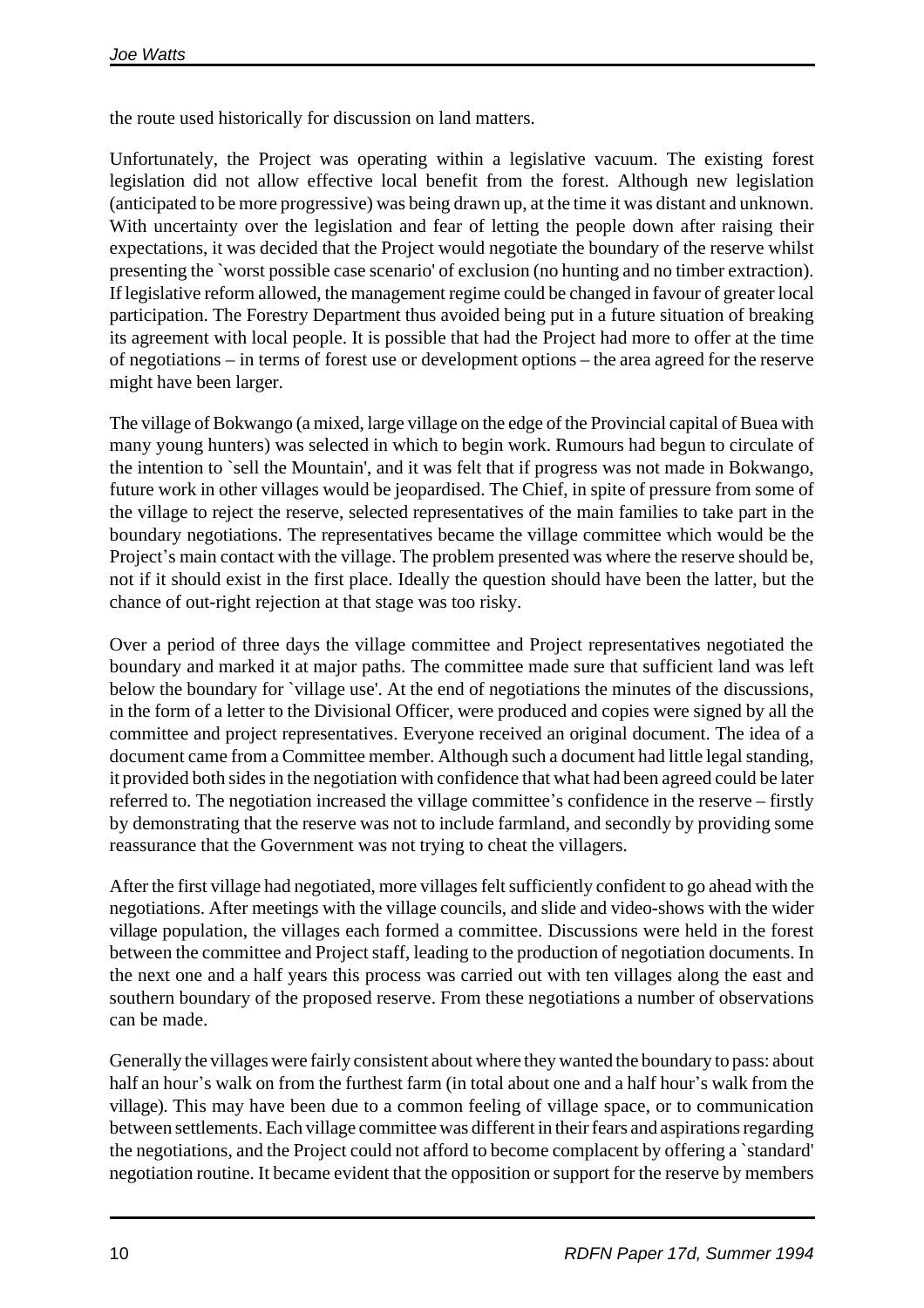or factions of the village was often linked to intra-village politics rather than objectivity. This should not have come as a surprise, although guided by Bakweri staff, the Project was entering into villages with histories of over 200 years of traditionally factional politics.

Although the Project provided some food and drink for a traditional village `libation' before each negotiation, it was hard to convince some committees that the Government was not buying the forest and there were frequent unfulfilled requests for cash payment. However, the committee members were paid for their time spent negotiating in the forest. Despite frequently emphasising that the forest was not being totally alienated from them, a year later independent researchers found in two villages the opinion that the forest above the boundary was the "Botanic Garden\*s" or the "Government's" and was now "their" responsibility (Nkwi, pers. comm.). Given the history of land use and disposal within the area, this is perhaps not surprising.

The selection of the committees was left to the village councils, but the Project did request that women and younger people be represented. The Project felt that to try to impose ideas on, for example, the involvement of women in the committee would be too problematic in an already politically charged environment. The committees' sizes varied from five to twelve people. Only four of the committees contained women and their highest number was five in a committee of eleven. The committees that contained women were all along the coast where there had been the longest European contact. The traditional councils were exclusively Bakweri and apart from one instance so were the committees; the strangers within the villages and the plantation camps were not consulted. Although this composition seemed culturally appropriate as land perceived as being `traditionally' owned was being discussed, any future discussion on the management would require a wider constituency to be effective.

# THE CHANGING ENVIRONMENT

Since the beginning of the Project in 1988 there has been considerable change within Cameroon, which has effected the context in which the conservation areas are being created.

## The economic environment

The economy of Cameroon has progressively declined since Project commencement. Until the recent 50% devaluation of the CFA franc (January 1994) the price of the main cash crops was under half that of previous levels, and manufacturing and commerce had declined correspondingly. Youth unemployment appears to be increasing and more people are relying on their existing or new farms for food. The drastic cut in civil service salaries (up to 70%), on which most families to some extent depend, and recent early retirements has further deepened `la crise'. There is some evidence of a reversal of the rural exodus and the government is exhorting people to return to their villages, putting further pressure on the forest.

It is hard to predict the net effect of the devaluation so soon after it has taken place. Although industrial timber exploitation and exportation has dramatically risen in the forest zone of Cameroon as a whole, local demand for timber in Limbe, at least in the short term, has slumped.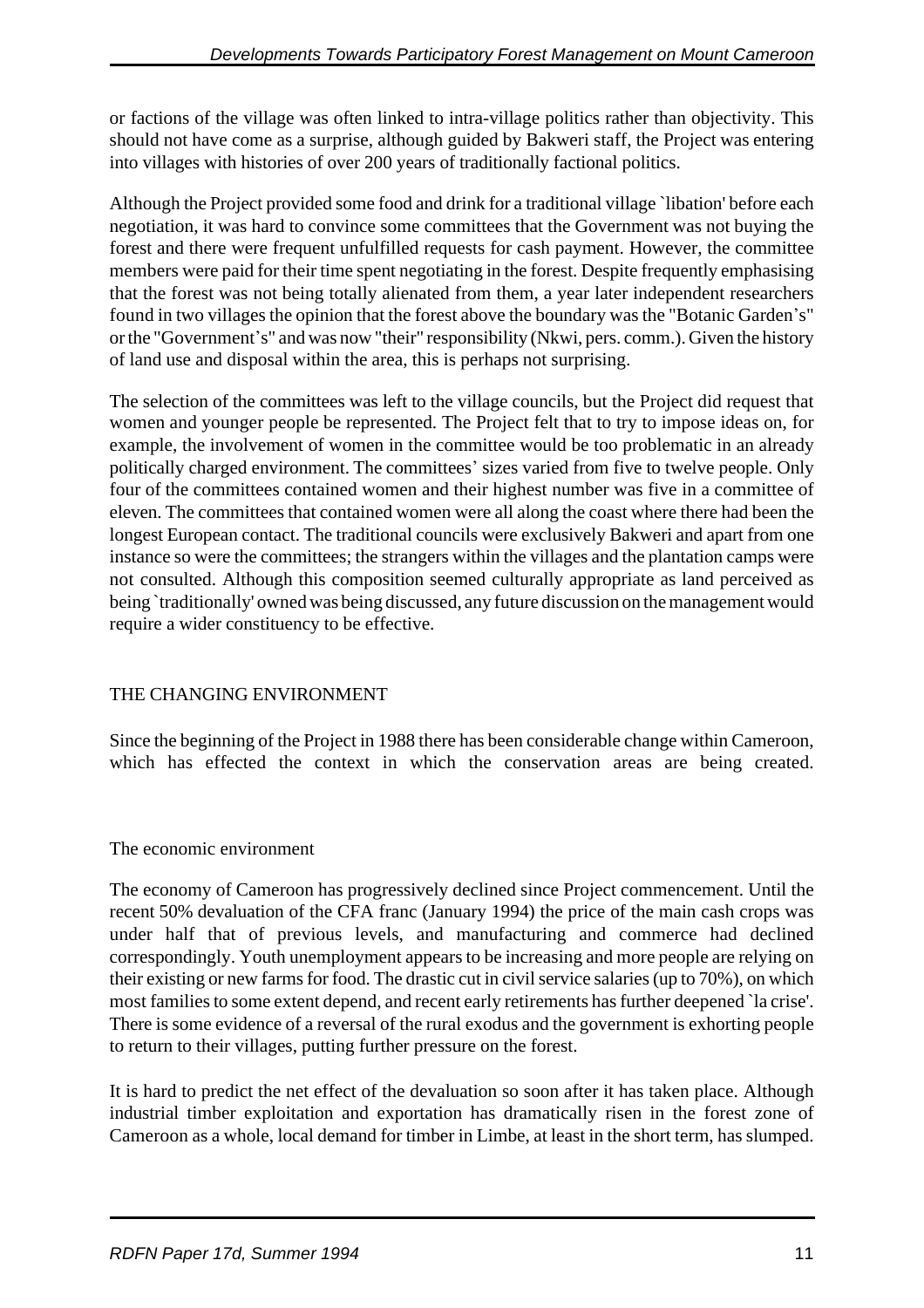# The political environment

For the first three years of the Project the political situation was that of a one-party state. The ruling party was clearly in power, with party officials present at any form of public meeting. The news media was limited and no opposition views were presented. People were reluctant to speak openly about politics. Power was clearly with the State and the attitude of the Forestry Department reflected this when the Project first began work in Mabeta-Moliwe.

Following limited civil unrest, and multi-party presidential and parliamentary elections (though of questioned validity) there is much greater freedom of expression. The press is now outspoken and people feel much more free to speak openly about politics. Power at least at a national level still rests with the ruling party and the associated administration. The presence of the State at a village level can be slight. Although the village chief is the government's representative (the highest two out of the three categories of chiefs receive a Government stipend) he has little power to implement without consensus within the villages. The presence of the State in the form of the technical government services is minimal, and the security forces are only able to show sporadic demonstrations of their force. As the economy continues to decline, confidence in the ability of the State to provide law and order diminishes and `justice' is often delivered locally. People seem more confident in challenging the role of the State, including the policing of natural resources. This growing confidence may have implications for any plans to protect the forest in a traditional `forest guard' model, or to use traditional authorities which are progressively loosing respect and are associated closely with the State.

# The institutional environment

The GoC staff on the Project were originally all from the Forestry Department, but this has now expanded to include agricultural and wildlife trained personnel. Although there have always been Bakweris on the Project it is hoped in the future to increase the number of Bakweri and women among the staff.

At Project commencement the trees and wild animals of Cameroon were under different ministries: the Forestry Department was within Agriculture and that of Wildlife in Tourism. With the formation of the Ministry of Environment and Forests in 1992 the two departments were brought together.

The Departments of Forestry and of Wildlife and Protected Areas have little or no capital or running budgets and field staff simply do not have the means to perform their duties. Although many of the staff are highly trained and proficient, morale is understandably very low and complaints about alleged corruption are increasing. Although inadequate funding of the forestry service seems to have historical precedence (Sharpe, pers. comm.) the current crisis is acute. The implementation of a new and ambitious law, or innovative management regimes, within such an environment will be difficult. Although Project staff have access to vehicles and limited overtime payments, which improve their output, this does cause problems when working with other government staff.

In other areas near Mount Cameroon, including Bambuko Forest Reserve, there have been past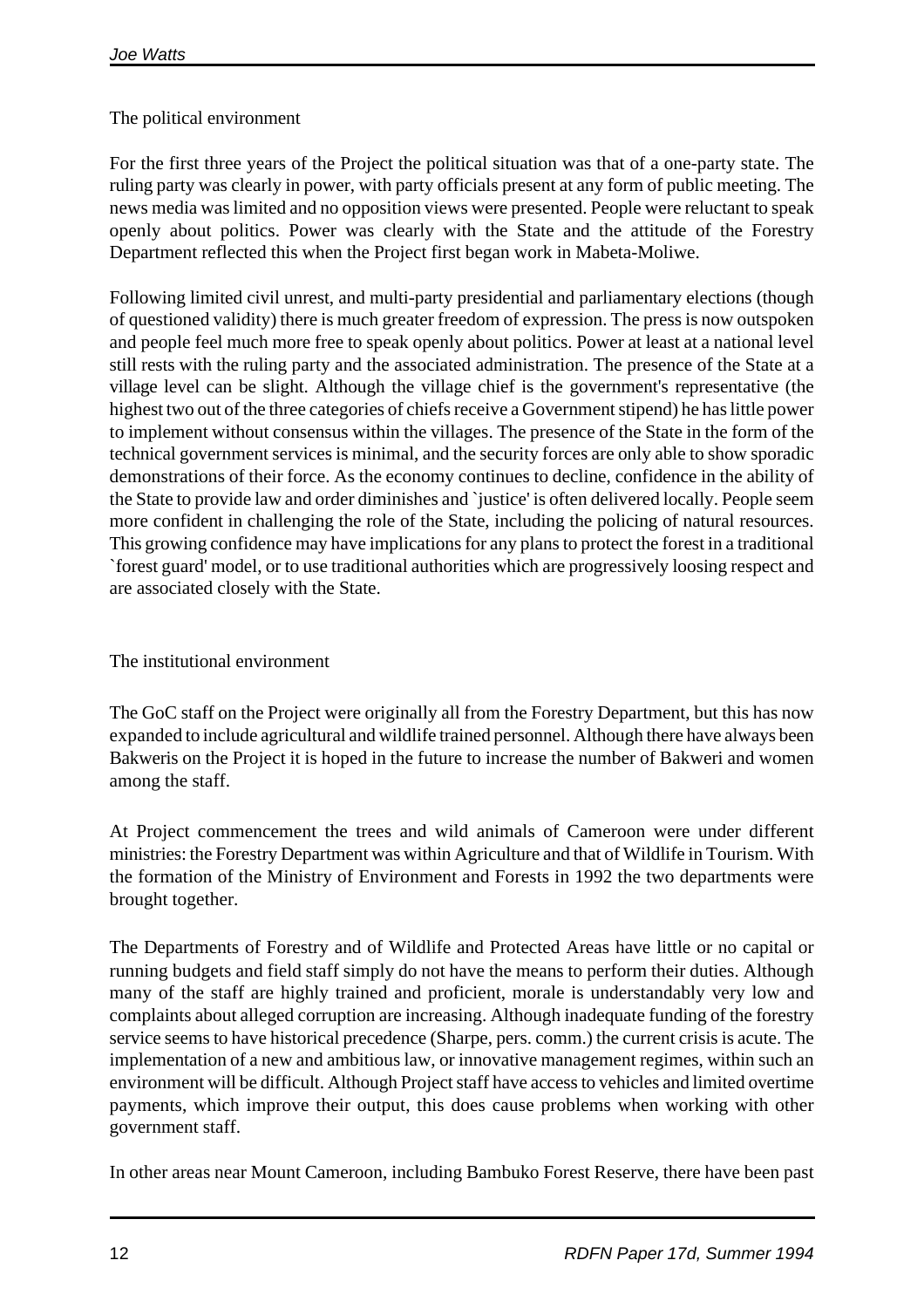attempts by the indigenous people to persuade the GoC to clear strangers from the Reserves. The Forest Department's failure to achieve this politically impossible task has further lowered respect for both it and the concept of reserves in the minds of natives and strangers alike.

At the time of going to press it was understood that CDC was to be privatised. This will obviously have major effects on land-use and employment in the area; social and environmental ramifications will be considerable.

# The legislative environment

The old forestry law (#81-13 of 27 November 1981) placed the ownership of all non-planted trees with the State. Individuals could apply for trees from the Forestry Department but this would involve lengthy (and potentially corrupt) administrative procedures. With commercial exploitation a company would still give some small compensation to the village (see earlier), although this was often derisory when compared to the value of the timber.

Since the late 1980s, with pressure from the World Bank's Structural Adjustment Programme, there was discussion on the revision of the law. The new legislation (#84-01) was promulgated on 20 January 1994. Under it there are two categories of forest particularly relevant to the Project. These are Council Forests (considered as Permanent Forest – land permanently assigned to forest and/or fauna) and Community Forests (considered as Non-Permanent Forest). Council Forests are to be declared by decree with a management plan drawn up by the interested parties, but requiring approval by the Minister of Environment and Forests. The forests can be either natural or planted and are to belong to the council and be for its benefit. Community forests are formed from National forests by community officials entering into an agreement with the Ministry of Environment and Forests. Forest products from Community forests will be the exclusive property of that particular community. The agreement between the Ministry and the community can specify the beneficiaries, the boundaries and the management of the forest.

The law on wildlife seems not to have changed much from the previous restrictive legislation. However it is felt that some form of communal management (perhaps using the model of CAMPFIRE in Zimbabwe) may be able to be incorporated under the management plans of Council or Community forests (Besong, pers. comm.)

Clearly the new legislation is a welcome change for the Project's activities and there is much greater flexibility as to the choice of management and tenure that may be appropriate for the proposed conservation areas. However, the implications of the new law are still uncertain. There is need for a considerable period of re-training within the Forestry Department, and discussions with the local communities, to accommodate such a radical change in the way in which the forest is viewed.

One major point of contention that has not been defined adequately within the new law is that of `**community**'. Particularly around Mount Cameroon, the constituency that is defined as having responsibility for and the right to benefit from the management of the forest is critical. As presented in the earlier discussion on the history of the area, there is a very complex and contentious web of interested parties (villagers, traditional authorities, local elites, strangers, administrators and technical and security services and of course international conservationists)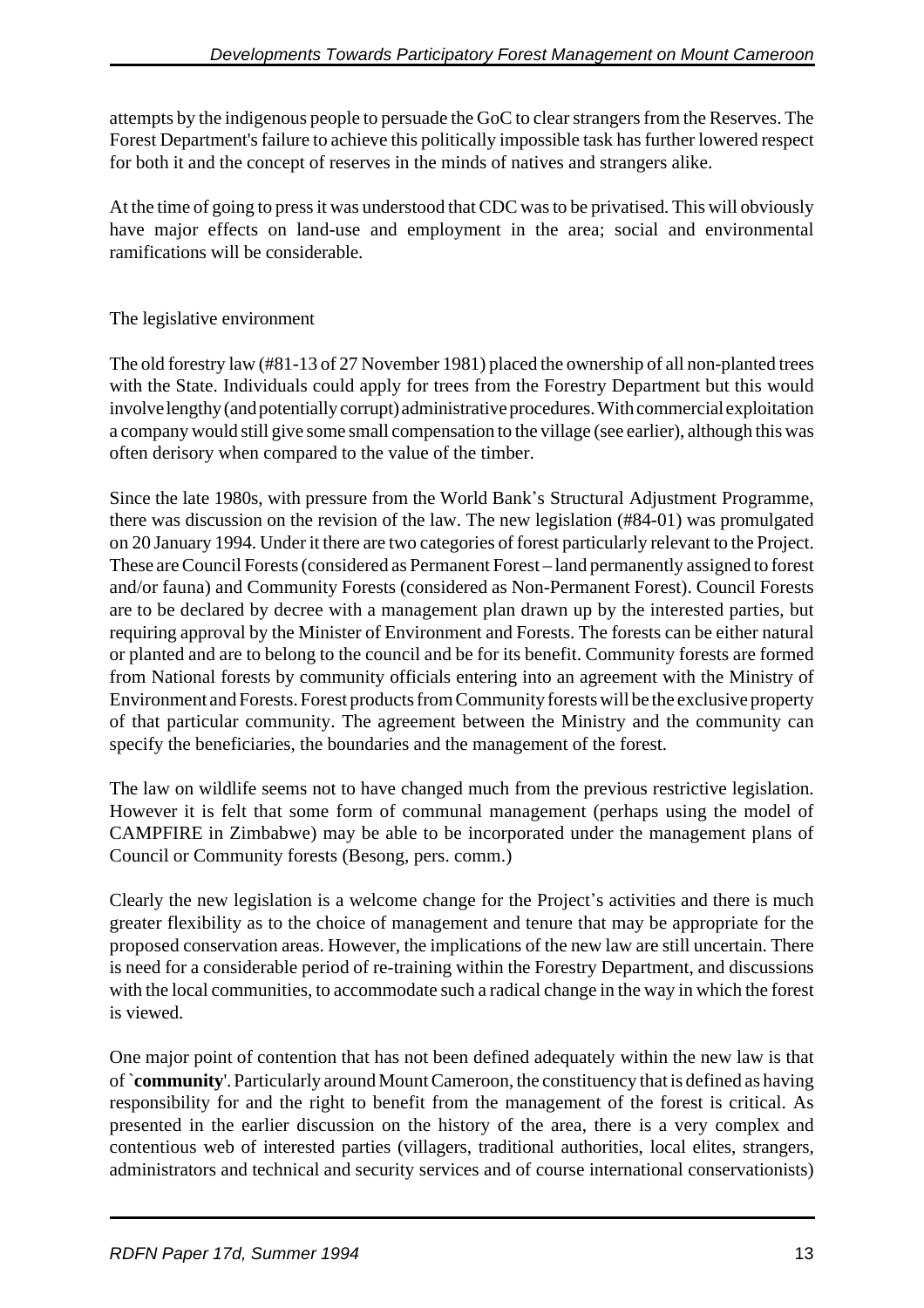all of which have some assumed expectations to benefit from the forest, and different capacities to protect it. Too narrow a definition of the responsibility and beneficiary base for forest management would jeopardise the forest's future. In such a complex environment, a State Forest (similar to the more traditional forest reserve) covering the main area surrounded by additional forests managed on a participatory basis with local people may be most acceptable to the various parties concerned.

Some elements within the new legislation may prove impractical. For example, 5,000 hectares is the minimum area specified for Community forests. This may be too inflexible, especially if local management for specific non-timber forest products is envisaged. It was suggested that given these uncertainties about the new legislation, there is a need for the Project to have some kind of `pilot status' to allow experimentation with management/participation options. These may then provide guidance for further legislative development. This would be of greater value if it could be linked to a network of similar pilot areas.

# Further developments

With the political and legislative changes of recent years, the rationale behind gazetting Mabeta-Moliwe as originally planned has been questioned. Clearly the restrictions to agricultural expansion as presented by the original boundary would have proved socially and politically untenable. However there may be a continued case for protecting the relatively undisturbed coastal area (of about  $16 \text{ km}^2$ ). This would have considerable local and international support for reasons of conservation, cultural heritage and tourism.

With the changing political environment, and villagers' greater confidence in questioning the activities of the State, the process of negotiations came to a standstill. The villages that remained to negotiate with the Project were no longer willing to enter into discussions without prior debate over the management of the reserve and direct benefits to the villages (seen in terms of development projects). A related point is that until now the Project has been working through the hierarchy of the Paramount Chief. This angered some villages and their chiefs, illustrating the traditionally fragmentary nature of indigenous politics and the possible weaknesses in a hierarchy largely of colonial origin (Geschiere, 1993). It has been suggested that the recent interest in forest conservation has been seen by some traditional rulers as a vehicle for regaining (or gaining for the first time) power over land and villagers (both indigenous and strangers).

The Limbe Project decided to wait for the information and inputs that will become available under the new Mount Cameroon Project before making further approaches to the villages where the negotiations stalled.

## THE MOUNT CAMEROON PROJECT – LOOKING TO THE FUTURE

Since inception there had been awareness within the Limbe Project that its remit was too narrow both institutionally and geographically. The next phase of the Project will try to address these issues.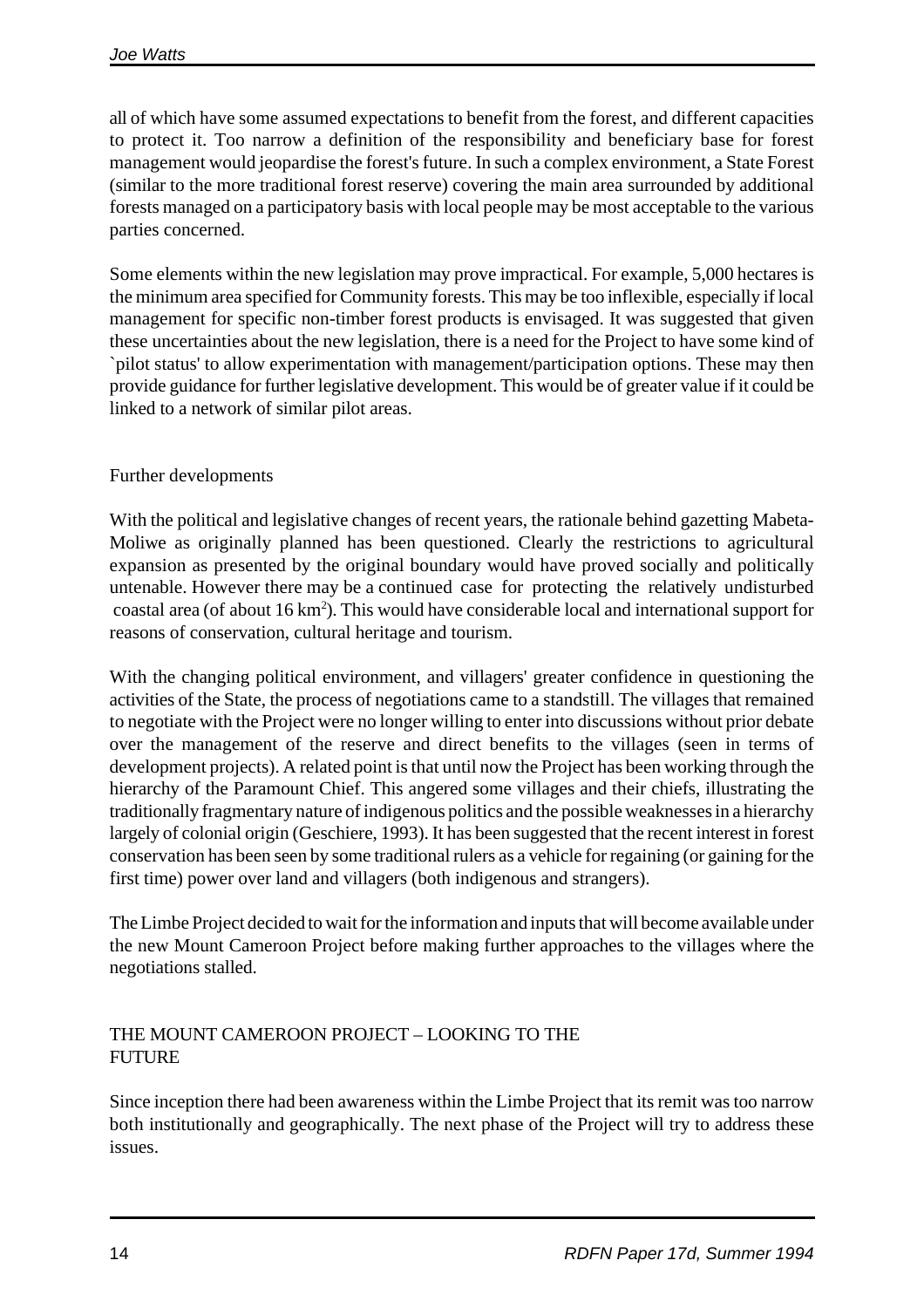The original project ignored the social implications of forest conservation in terms of people's access and management of forest resources, and the need to stabilize land use around the forest. Also, during Project implementation, various forest and botanical inventories (Limbe Botanic Garden, 1993; Cheek, 1992; Thomas and Cheek, 1992 and Thomas, 1994) implied that much of the botanical interest may lie in the forested lowlands including those to the west of the mountain, which is still contiguous with the forest on the mountain. In addition, the management of only a section (Etinde) of the whole mountain did not correspond with the biological processes, the natural resource exploitation or local culture. All seemed to operate at a mountain-wide level.

This need for a wider remit is to be addressed within the Mount Cameroon Project. This will entail the GoC working with three donors; ODA, GTZ (the German Government Technical Cooperation Agency) and GEF (the Global Environment Facility).<sup>1</sup> The overall objectives of the Project are to:

- ! develop Limbe Botanic Garden as an institution for conservation, education and research.
- ! prepare a land-use strategy for the whole Mountain
- ! establish protected areas on and around the Mountain
- ! develop approaches to environmental education
- ! identify alternative income generating activities, and
- ! develop participatory approaches to sustainable natural resource management.

Some activities will be the exclusive responsibility of the GoC working with a single donor; other responsibilities will be shared. Recognising the considerable uncertainties associated with the objectives, the new Project will adopt a `process' approach.

The participation of a number of donors should permit a greater continuity and a higher level of funding for the Mount Cameroon area than from any one donor. Each donor will be able to provide its own institutional strengths but each may bring different organisational cultures which may bring additional complications to project management.

The next phase of the work on Mount Cameroon has the potential to build on past work and to approach the social issues more effectively. Amongst the various facets of the changing overall environment, the legislation has been considerably improved. However, the background of economic and institutional decline will be hard for the Project to address, even locally.

The negotiation of a boundary with one element in a complex society is incomparably easier than the task of developing the future management of the forest within that boundary with all the stakeholders. Such management must incorporate the needs of not just the indigenous people but the other elements of the very complex and contentious web of interested parties. All have some expectations to benefit from the forest and different capacities to protect (or potentially to damage) it.

 $<sup>1</sup>$  A global funding body administered by the World Bank.</sup>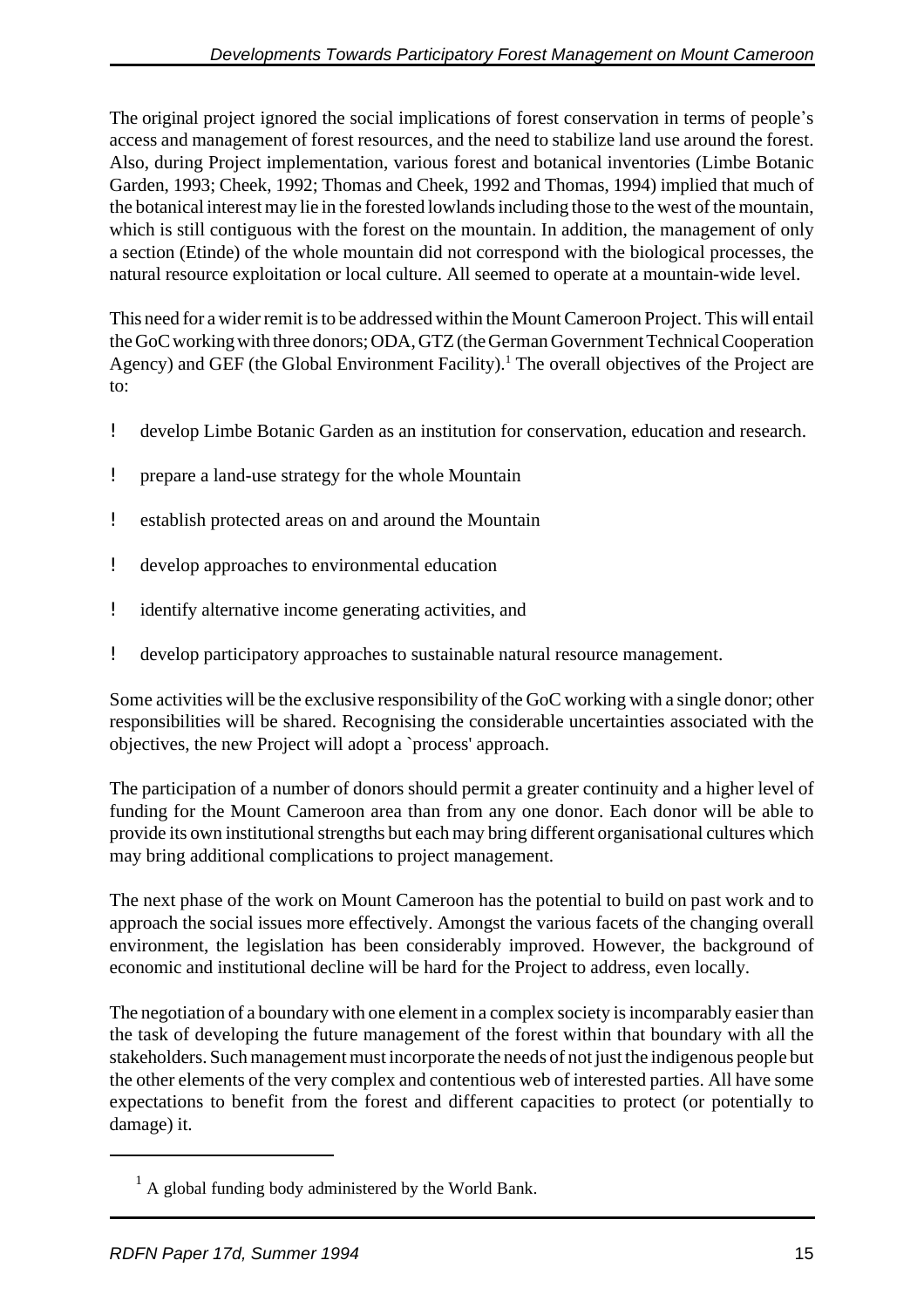There is a need for pragmatism in such a complex environment. For example, calls by conservationists (Gadsby and Jenkins, 1992) for a complete hunting ban on the mountain are politically and logistically impossible. However, trying to implement some popular form of control on elephant and chimpanzee hunting may be a useful starting point to build up the confidence of the population, GoC, and donors. Early success in selected communities can act as a catalyst for others. The need to build a sense of confidence and security within all the institutions involved in the conservation/management cannot be over-emphasised. If ultimately successful, the Mount Cameroon Project will provide a valuable model for other forest areas in Africa facing the erosion of traditional control and escalating demands from fragmented and increasingly heterogeneous populations.

# ACKNOWLEDGEMENTS

I would like to thank ODA for funding the preparation of this article; the views expressed are my own and not necessarily those of ODA. I am grateful to Dr Barrie Sharpe of University College London for making available his field notes, and Dr Jane Carter of ODI and John Hudson of ODA for their constructive comments. I nevertheless take full responsibility for the final paper.

# ACRONYMS

| CDC        | <b>Cameroon Development Corporation</b>               |
|------------|-------------------------------------------------------|
| <b>GEF</b> | <b>Global Environment Facility</b>                    |
| GoC        | Government of Cameroon                                |
| <b>GTZ</b> | (Deutsche) Gesellschaft fur Technische Zusammenarbeit |
|            | (German Technical Cooperation Agency)                 |
| <b>ODA</b> | <b>Overseas Development Administration</b>            |

# REFERENCES

**Ardener, E**, (1956), *Coastal Bantu of the Cameroons*, International African Institute, London.

- **Almy, S W & Besong, M**, (1987), `1986 Farming systems survey of Fako Division, South-west Province', Report by Testing & Liaison Unit, IRA, Ekona, Cameroon.
- **Bederman, S H**, (1968), `The Cameroons Development Corporation partner in national growth', CDC, Bota, Cameroon.
- **Cheek, M**, (1992), `A botanical inventory of the Mabeta-Moliwe Forest', Report to ODA.
- **Carter, E J**, (1992), `Limbe Botanic Garden & Rainforest Genetic Conservation Project socioeconomic and institutional study', Report to ODA.
- **Cunningham, A B & Mbenkum, F T**, (1983), `Sustainability of harvesting of Prunus africana bark in Cameroon: a medicinal plant in international trade', People and plants working paper, UNESCO, Paris.
- Gadsby, E L & Jenkins, P D, (1992), `Report on wildlife and hunting in the proposed Etinde Forest Reserve', Report to ODA.

**Gartlan, J S**, (1989), *La conservation des ecosystèmes forestiers du Cameroon*, IUCN, Gland.

Geschiere, P, (1993), `Chiefs and colonial rule in Cameroon: Inventing chieftaincy, French and British style', *Africa* 63 (3), 151-175.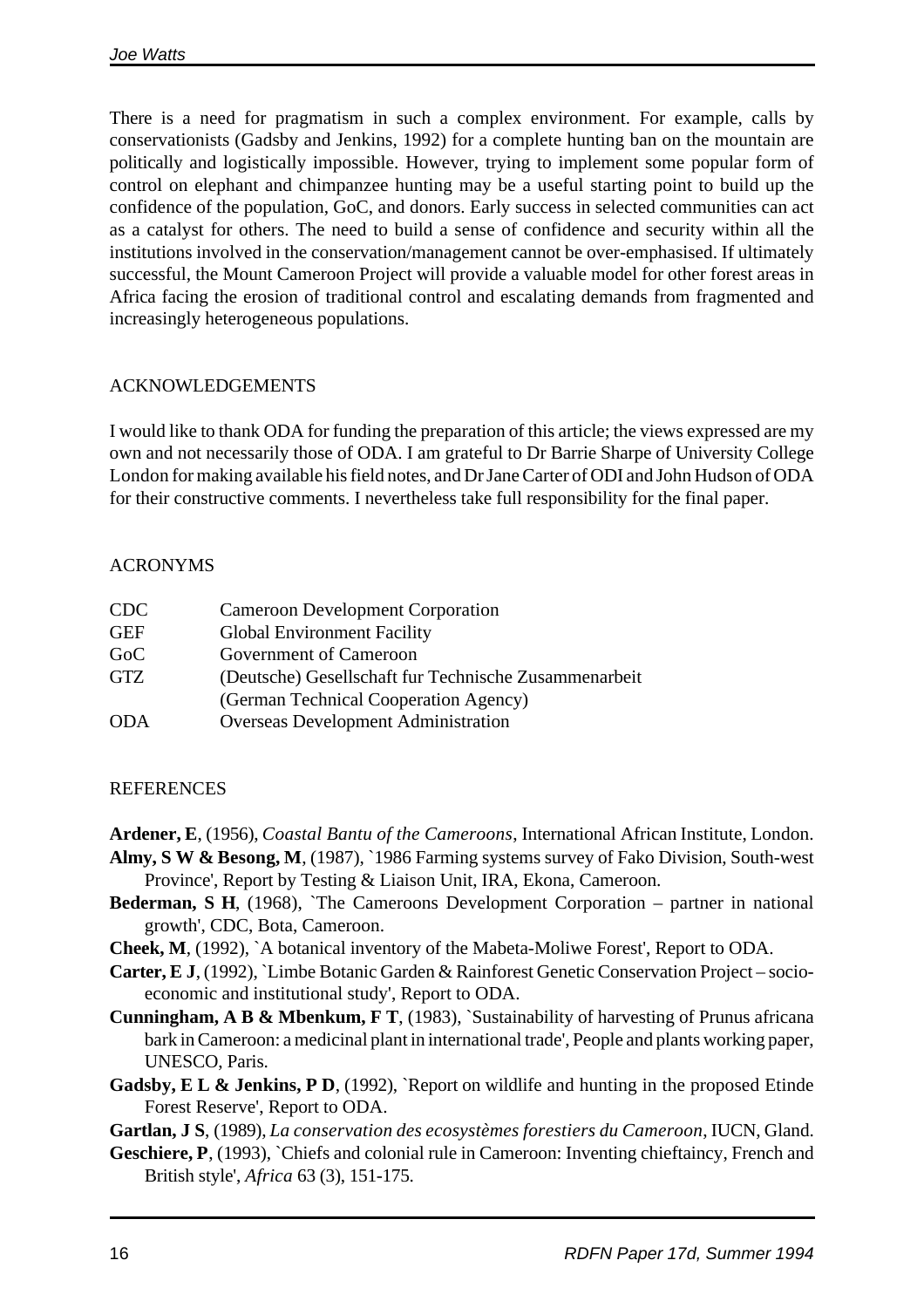- Hepper, F N & Bovey, M, (1987), `Botanic Garden and plant genetic resources, SW Cameroon: Second mission report to ODA and Cameroon Government', Royal Botanic Gardens, Kew, UK.
- **Hepper, F N, Mitchell, A J B & Bell, G**, (1986), `Botanic Garden and plant genetic resources mission in SW Cameroon: mission report to ODA and Cameroon Government', Royal Botanic Gardens, Kew, UK.
- Jeanrenaud, S, (1991), 'The conservation-development interface: a study of forest use, agricultural practices and perceptions of the rainforest, Etinde Rainforest, South-west Cameroon', Report to ODA.
- **Kofele-Kale, N**, (1981), *Tribesmen and patriots: political culture in a poly-ethnic African state*, University Press of America.
- Limbe Botanic Garden, (1993), `Forest inventory report of the proposed Mabeta-Moliwe Forest Reserve'.
- Payton, R W, (1993), `Ecology, Altitudinal Zonation and Conservation of Tropical Rain Forests of Mount Cameroon', Report to ODA.
- **Stuart, S N**, (ed.), (1986), *Conservation of Cameroon Montane Forests,* ICBP, Cambridge.
- **Thomas, D W, & Cheek, M,** (1992), `Vegetation and plant species on the south side of Mount Cameroon in the proposed Etinde Forest Reserve', Report to ODA.
- **Thomas, D W**, (1994), `Vegetation and conservation of the Onge River area, Cameroon', Report to ODA.

**\* \* \***